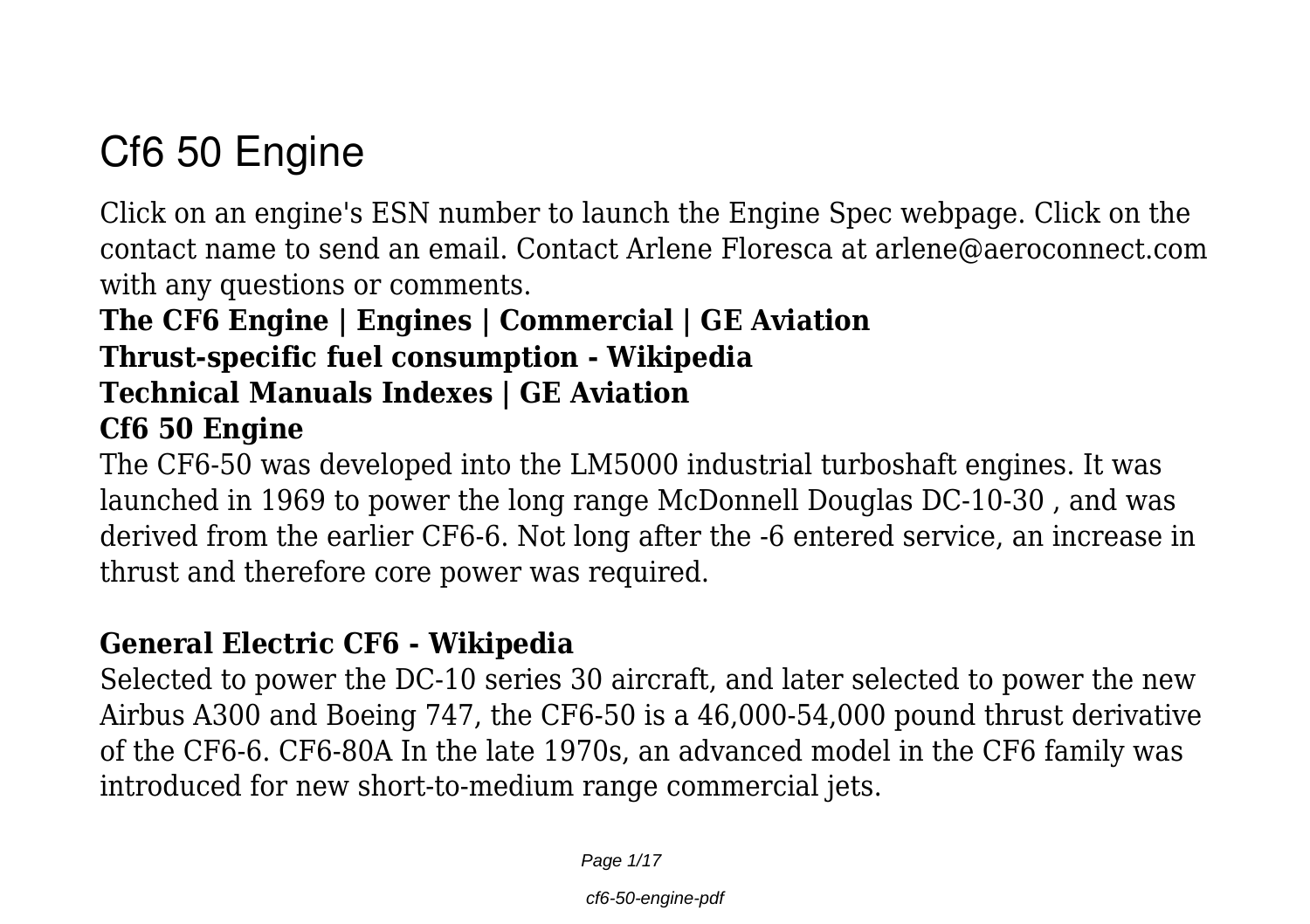#### **The CF6 Engine | GE Aviation**

cf6-50 mro services A FULL SERVICE OVERHAUL FACILITY CTS Engines provides services for the full restoration of an engine's gas path – including the overhaul of the compressor, combuster, and turbine.

#### **CF6-50 MRO Services – CTS Engines**

The CF6-50 was developed into the LM5000 industrial turboshaft engines. It was launched in 1969 to power the long range McDonnell Douglas DC-10-30 , and was derived from the earlier CF6-6. Not long after the -6 entered service, an increase in thrust and therefore core power was required.

#### **General Electric CF6 explained**

After 43 years of service, we handed one of our last CF6-50 engines over to science. The engine was donated to the Delft University of Technology (TU Delft), where it was offloaded and stored in the technical workshop used by the students of the Aerospace Engineering faculty.

#### **Farewell to One of Our Last GE CF6-50 Engines - KLM Blog**

If you can't find the part that you're looking for, please contact us at ComponentSales@standardaero.comComponentSales@standardaero.com

Page 2/17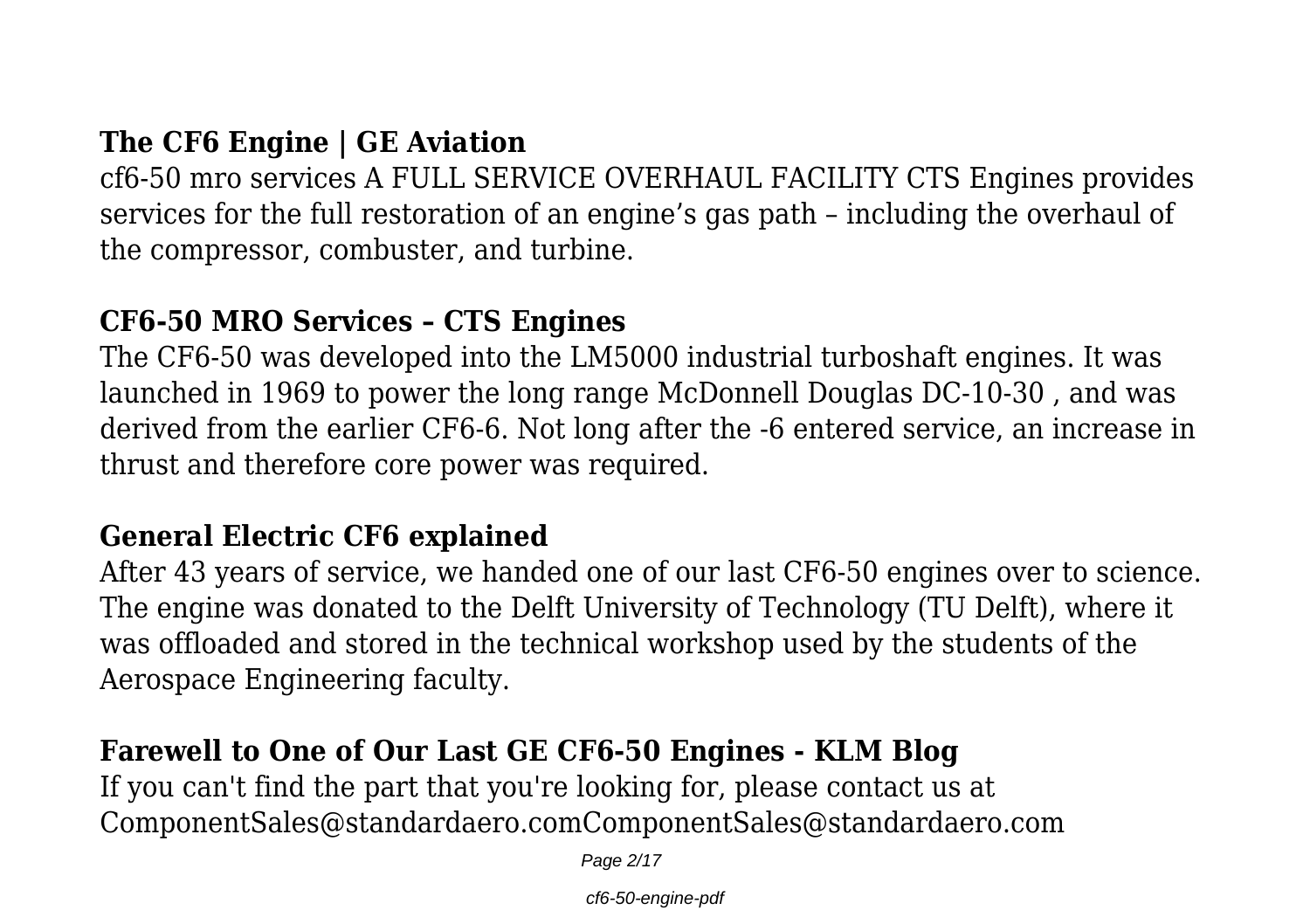#### **Component Catalog for CF6-50 - StandardAero Components**

About the CF6: The General Electric CF6 is a two-spool high-bypass turbofan engine designed to power large wide-body aircraft. The CF6 has a long-standing proven operational record having accumulated more than 400 million flight operating hours with more than 250 customers since it entered commercial service in 1971.

#### **General Electric CF6 (F103/F138) Turbofan Engine | PowerWeb**

Selected to power the DC-10 series 30 aircraft, and later selected to power the new Airbus A300 and Boeing 747, the CF6-50 is a 46,000-54,000 pound thrust derivative of the CF6-6. CF6-80A In the late 1970s, an advanced model in the CF6 family was introduced for new short-to-medium range commercial jets.

#### **The CF6 Engine | Engines | Commercial | GE Aviation**

cf6 MTU has been a risk-and-revenue sharing partner in this GE Aviation engine program since 1971, when the company produced the first parts for the CF6-50. In the meantime, MTU manufactures parts for the entire CF6 family (CF6-6, CF6-80A, -80C, -80E).

#### **CF6 - MTU Aero Engines**

Page 3/17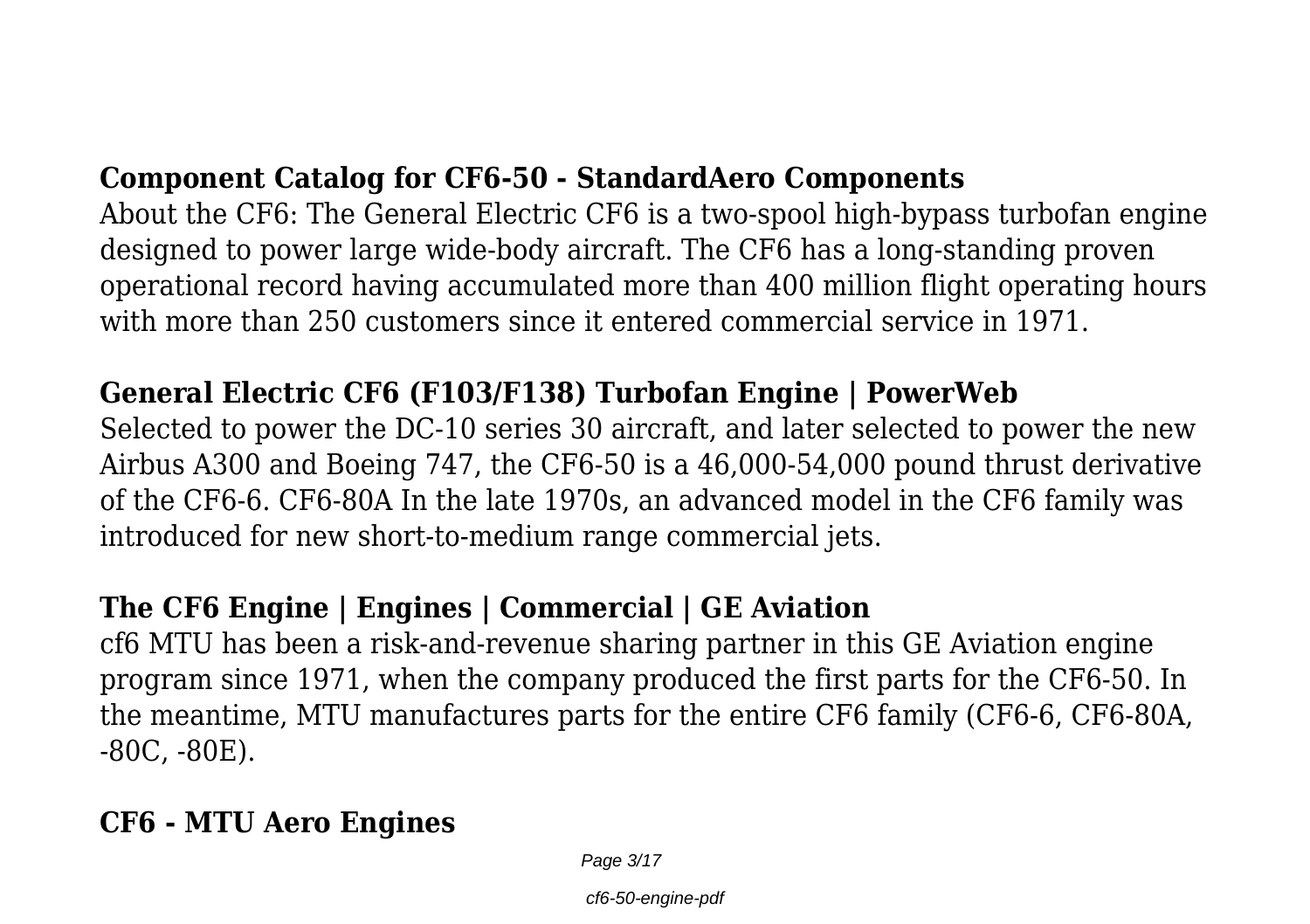Technical Manuals Indexes. GE's Customer Web Center allows you to browse engine shop manuals, illustrated parts catalogs, service bulletins and more with just a click. For more information, contact your GE representative or our Aviation Operations Center (AOC) at 1-877-432-3272 (U.S.) or +1-513-552-3272 (International).

#### **Technical Manuals Indexes | GE Aviation**

Click on an engine's ESN number to launch the Engine Spec webpage. Click on the contact name to send an email. Contact Arlene Floresca at arlene@aeroconnect.com with any questions or comments.

#### **Available Engines - Aero Connect**

Welcome to CTS Engines CTS Engines is a world leader of mature jet engine maintenance. We provide maintenance, repair, overhaul, and testing services to owners and operators of early stage commercial jet engines worldwide, and specialize in the overhaul of the CF6‑80C2, CF6-80A, CF6-50 and the PW2000.

#### **CTS Engines**

Hans-Dieter Reimann, director of engine programs at MTU Maintenance in Germany, says CF6 engines—both the CF6-50 and -80C2 variants—accounted for more than 80 repair and overhaul shop visits at the MRO's facility in 2018.

Page 4/17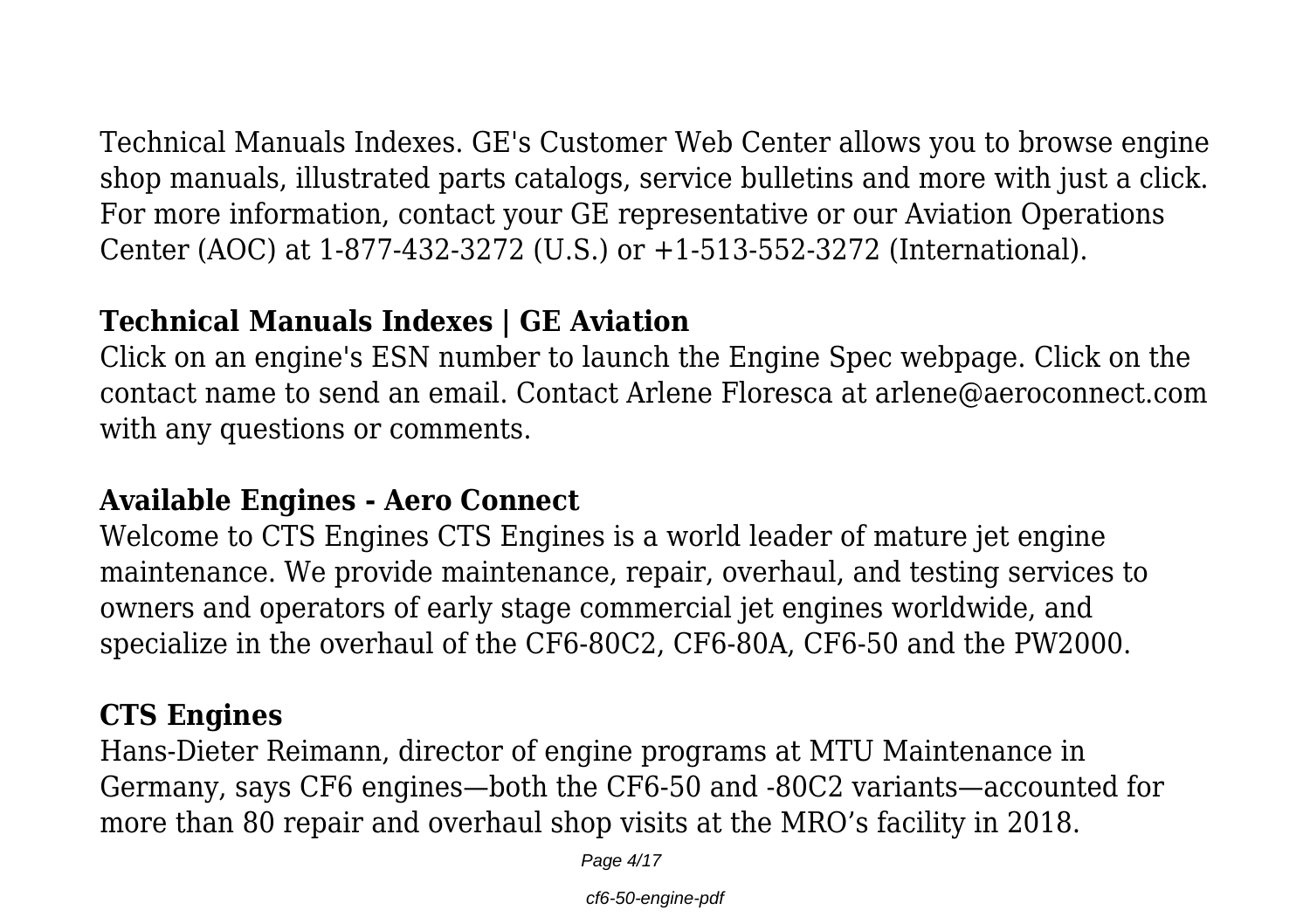#### **Growing Cargo Volume Good News For CF6 MRO | MRO Network**

Collection Item Summary: Following the September 1967 commitment of corporate funds to develop the engine, the General Electric CF6-6 turbofan was selected in April 1968 to power the McDonnell Douglas DC-10 Series 10 intermediate-range transport aircraft then on order by United Air Lines and American Airlines.

#### **General Electric CF6-6 Turbofan Engine, Cutaway | National ...**

We are superseding an existing airworthiness directive (AD) for General Electric Company (GE) CF6-45 and CF6-50 series turbofan engines with certain lowpressure turbine (LPT) rotor stage 3 disks installed. That AD currently requires initial and repetitive borescope inspections of the...

#### **Airworthiness Directives; General Electric Company CF6-45 ...**

Read chapter 3 Proposed Engine Modifications and Re-engining: Because of the important national defense contribution of large, non-fighter aircraft, rapid... Login Register Cart Help. ... The CF6-50 engine was widely used on the DC-10, 747, and A300 aircraft. This relatively large commercial industry inventory of CF6-50 engines, parts, and ...

Page 5/17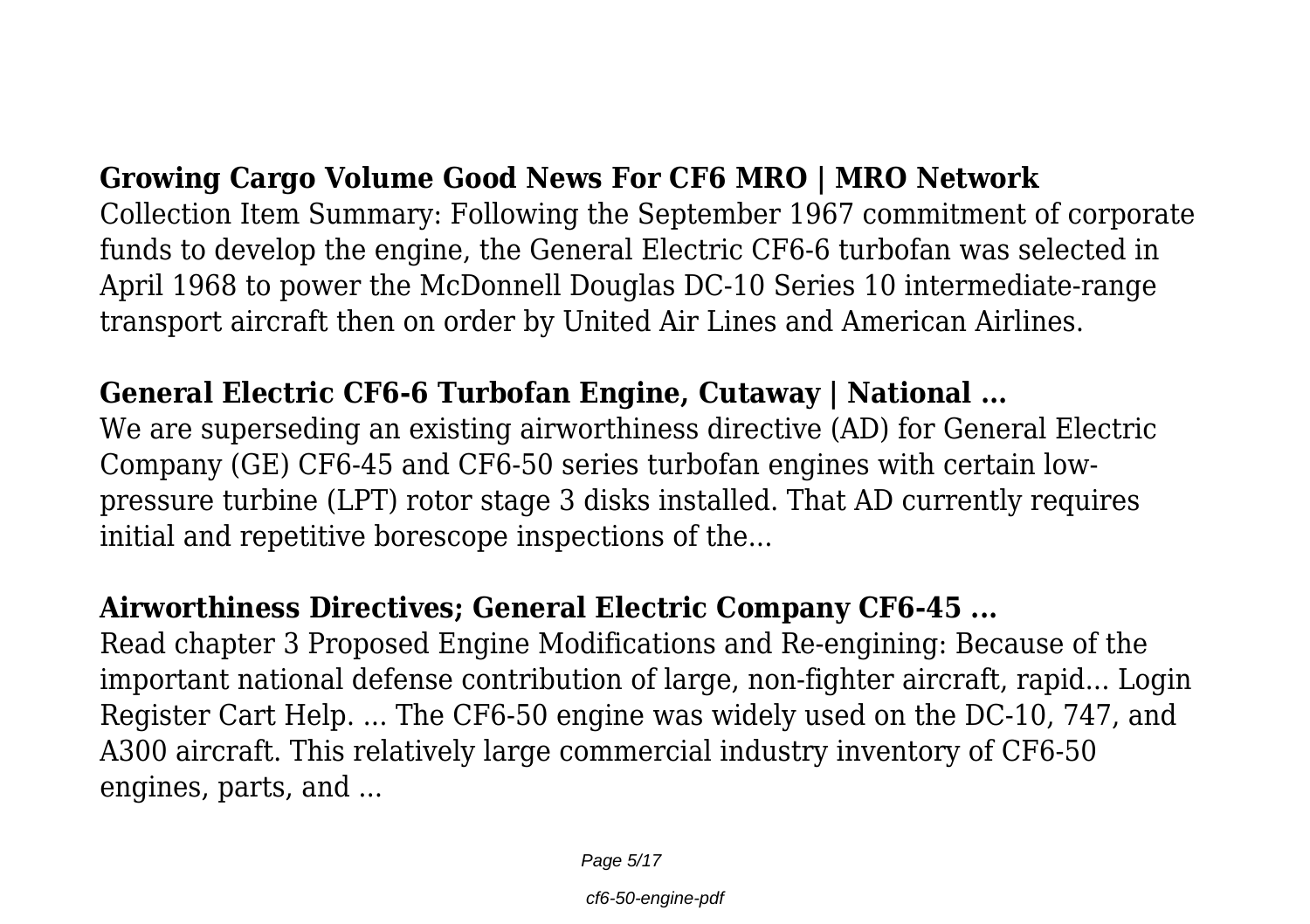## **3 Proposed Engine Modifications and Re-engining ...**

Part Number Part Description Qty Cond Comments Model 123848-1 CHECK VALVE 1 SV CF6-50 158210-8 FUEL /OIL...

## **Engine Parts | Jet Engine & Aircraft Parts JETPOWER, Inc ...**

Thrust-specific fuel consumption (TSFC) is the fuel efficiency of an engine design with respect to thrust output. TSFC may also be thought of as fuel consumption (grams/second) per unit of thrust (kilonewtons, or kN). It is thus thrust-specific, meaning that the fuel consumption is divided by the thrust.

#### **Thrust-specific fuel consumption - Wikipedia**

 $CF6-50/45. CF6-50$   $\Box$ エンジンである。産業・船舶用にLM2500 ガスタービンエンジンとして開発された。1969年に長距離型DC-10用エンジンの後継として開発が開始された。

## **General Electric CF6 (F103/F138) Turbofan Engine | PowerWeb Available Engines - Aero Connect**

Read chapter 3 Proposed Engine Modifications and Reengining: Because of the important national defense Page 6/17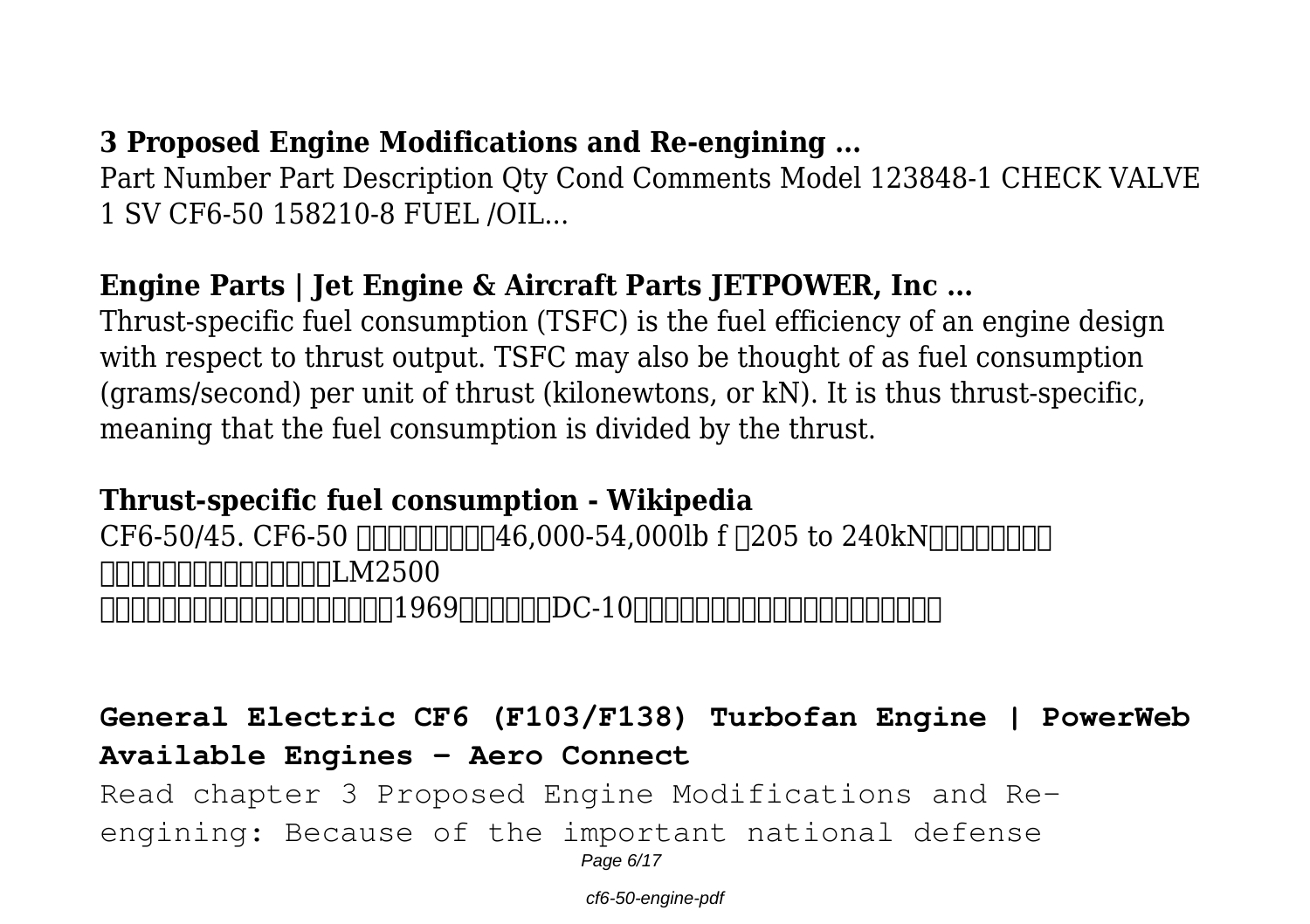contribution of large, non-fighter aircraft, rapid... Login Register Cart Help. ... The CF6-50 engine was widely used on the DC-10, 747, and A300 aircraft. This relatively large commercial industry inventory of CF6-50 engines, parts, and

...

#### **General Electric CF6 explained**

**General Electric CF6-6 Turbofan Engine, Cutaway | National ... Farewell to One of Our Last GE CF6-50 Engines - KLM Blog**

**Cf6 50 Engine**

The CF6-50 was developed into the LM5000 industrial turboshaft engines. It was launched in 1969 to power the long range McDonnell Douglas DC-10-30 , and was derived from the earlier CF6-6. Not long after the -6 entered service, an increase in thrust and therefore core power was required.

**General Electric CF6 - Wikipedia** Selected to power the DC-10 series 30 aircraft, and later selected to power the new Airbus A300 and Boeing 747, the CF6-50 is a 46,000-54,000 pound thrust derivative of the CF6-6. CF6-80A In the late 1970s, an advanced Page 7/17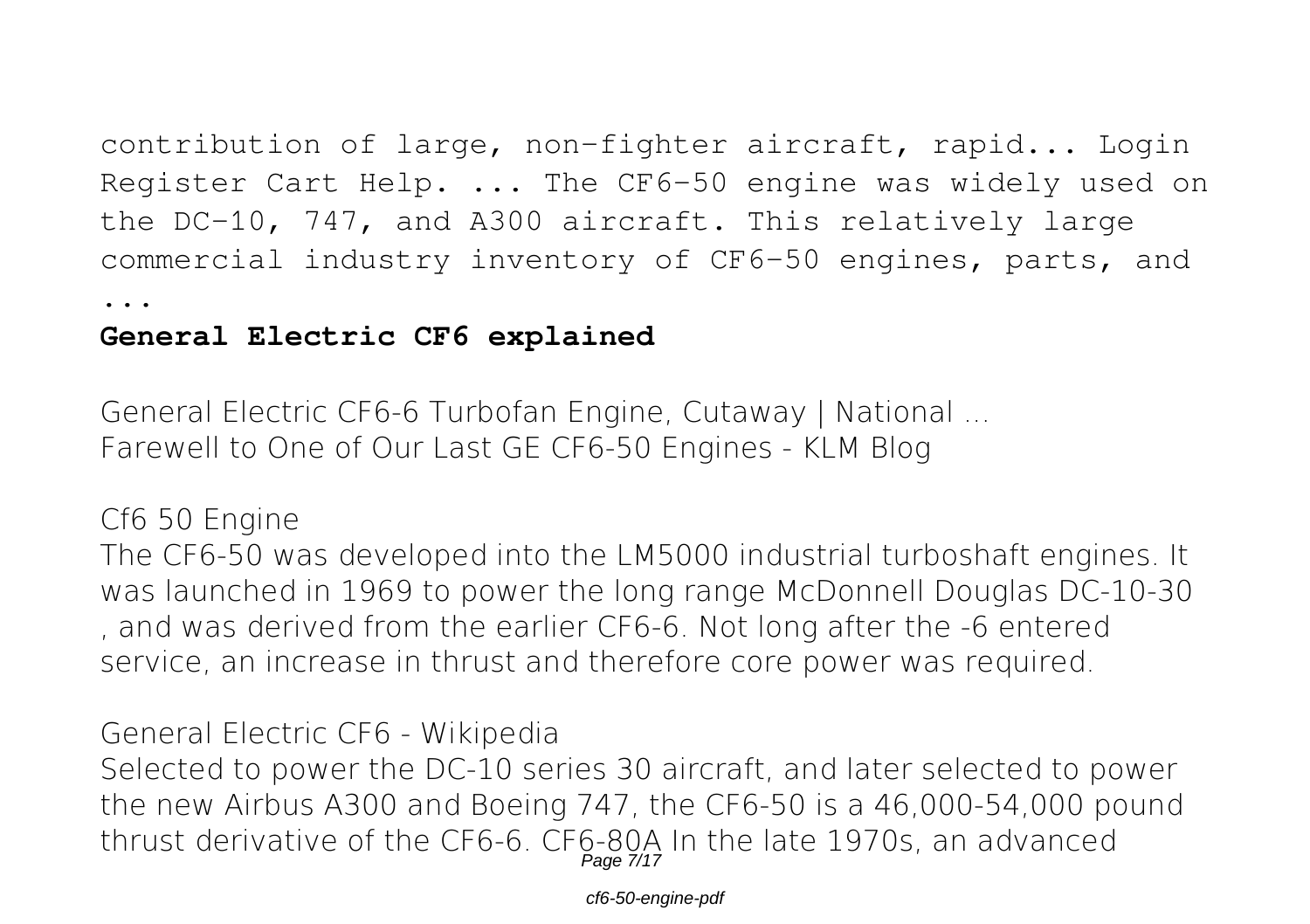model in the CF6 family was introduced for new short-to-medium range commercial jets.

**The CF6 Engine | GE Aviation** cf6-50 mro services A FULL SERVICE OVERHAUL FACILITY CTS Engines provides services for the full restoration of an engine's gas path – including the overhaul of the compressor, combuster, and turbine.

**CF6-50 MRO Services – CTS Engines**

The CF6-50 was developed into the LM5000 industrial turboshaft engines. It was launched in 1969 to power the long range McDonnell Douglas DC-10-30 , and was derived from the earlier CF6-6. Not long after the -6 entered service, an increase in thrust and therefore core power was required.

**General Electric CF6 explained**

After 43 years of service, we handed one of our last CF6-50 engines over to science. The engine was donated to the Delft University of Technology (TU Delft), where it was offloaded and stored in the technical workshop used by the students of the Aerospace Engineering faculty.

Page 8/17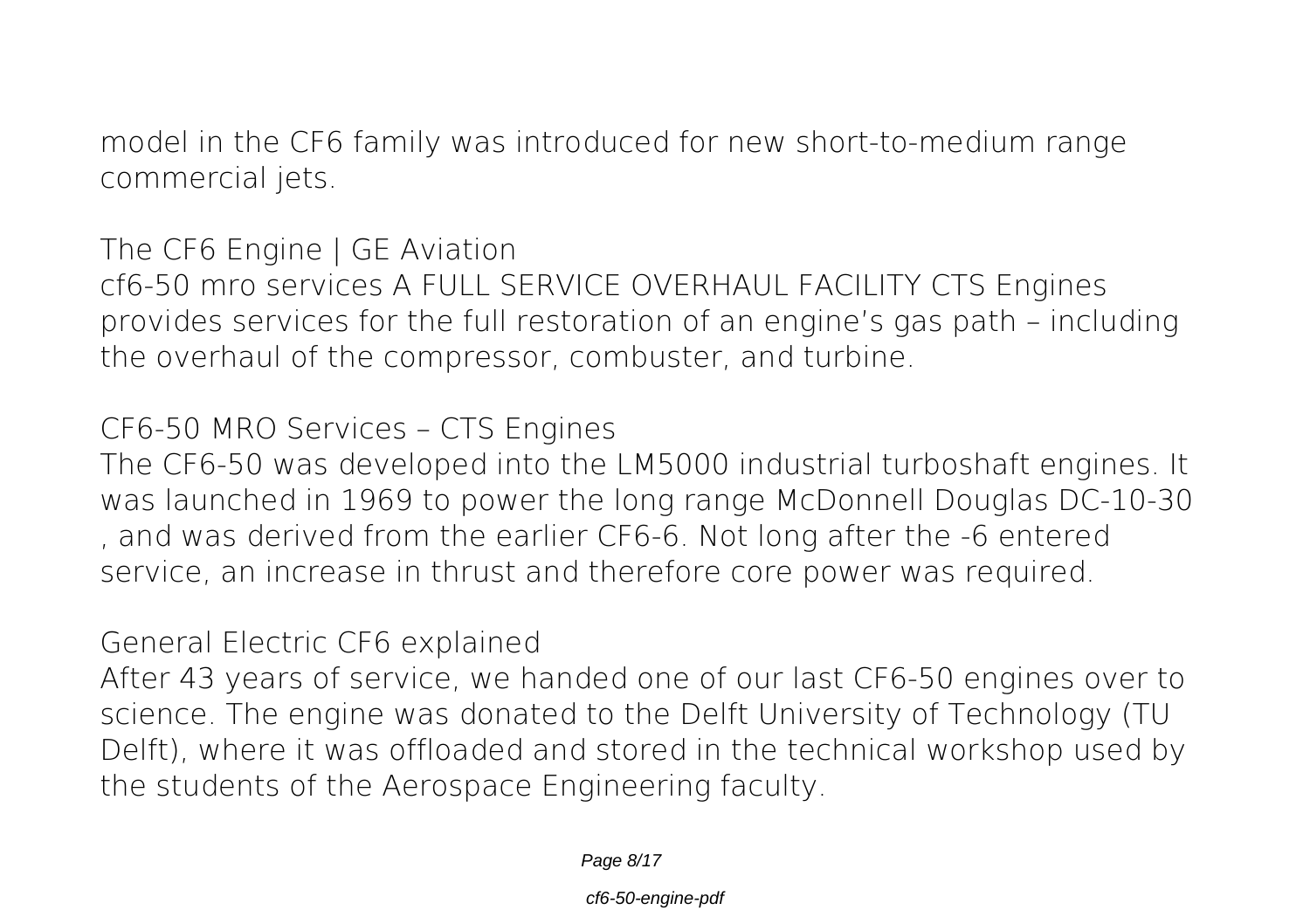**Farewell to One of Our Last GE CF6-50 Engines - KLM Blog** If you can't find the part that you're looking for, please contact us at ComponentSales@standardaero.comComponentSales@standardaero.com

**Component Catalog for CF6-50 - StandardAero Components** About the CF6: The General Electric CF6 is a two-spool high-bypass turbofan engine designed to power large wide-body aircraft. The CF6 has a longstanding proven operational record having accumulated more than 400 million flight operating hours with more than 250 customers since it entered commercial service in 1971.

**General Electric CF6 (F103/F138) Turbofan Engine | PowerWeb** Selected to power the DC-10 series 30 aircraft, and later selected to power the new Airbus A300 and Boeing 747, the CF6-50 is a 46,000-54,000 pound thrust derivative of the CF6-6. CF6-80A In the late 1970s, an advanced model in the CF6 family was introduced for new short-to-medium range commercial jets.

**The CF6 Engine | Engines | Commercial | GE Aviation** cf6 MTU has been a risk-and-revenue sharing partner in this GE Aviation

Page 9/17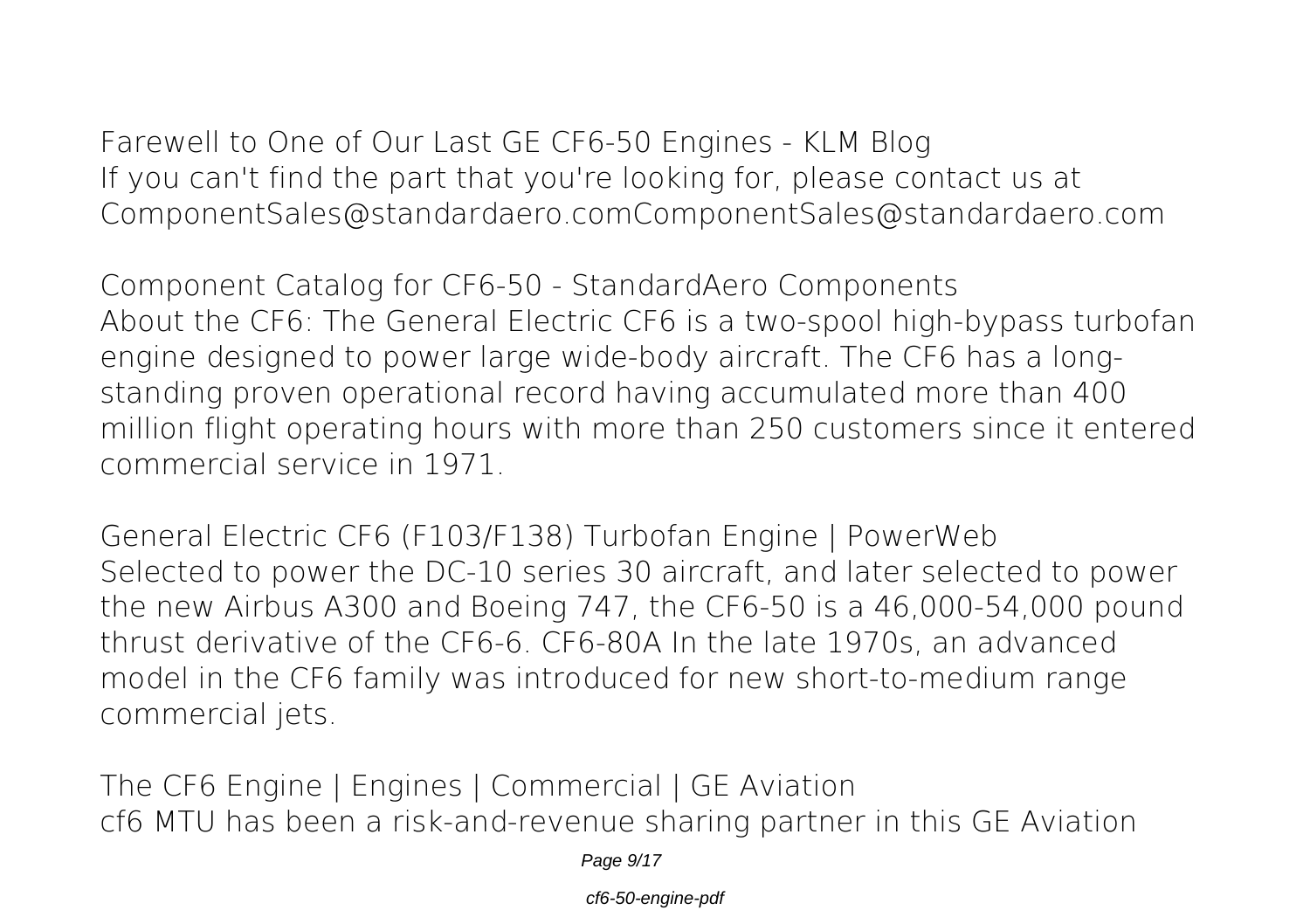engine program since 1971, when the company produced the first parts for the CF6-50. In the meantime, MTU manufactures parts for the entire CF6 family (CF6-6, CF6-80A, -80C, -80E).

**CF6 - MTU Aero Engines**

Technical Manuals Indexes. GE's Customer Web Center allows you to browse engine shop manuals, illustrated parts catalogs, service bulletins and more with just a click. For more information, contact your GE representative or our Aviation Operations Center (AOC) at 1-877-432-3272 (U.S.) or +1-513-552-3272 (International).

**Technical Manuals Indexes | GE Aviation**

Click on an engine's ESN number to launch the Engine Spec webpage. Click on the contact name to send an email. Contact Arlene Floresca at arlene@aeroconnect.com with any questions or comments.

**Available Engines - Aero Connect** Welcome to CTS Engines CTS Engines is a world leader of mature jet engine maintenance. We provide maintenance, repair, overhaul, and testing services to owners and operators of early stage commercial jet engines

Page 10/17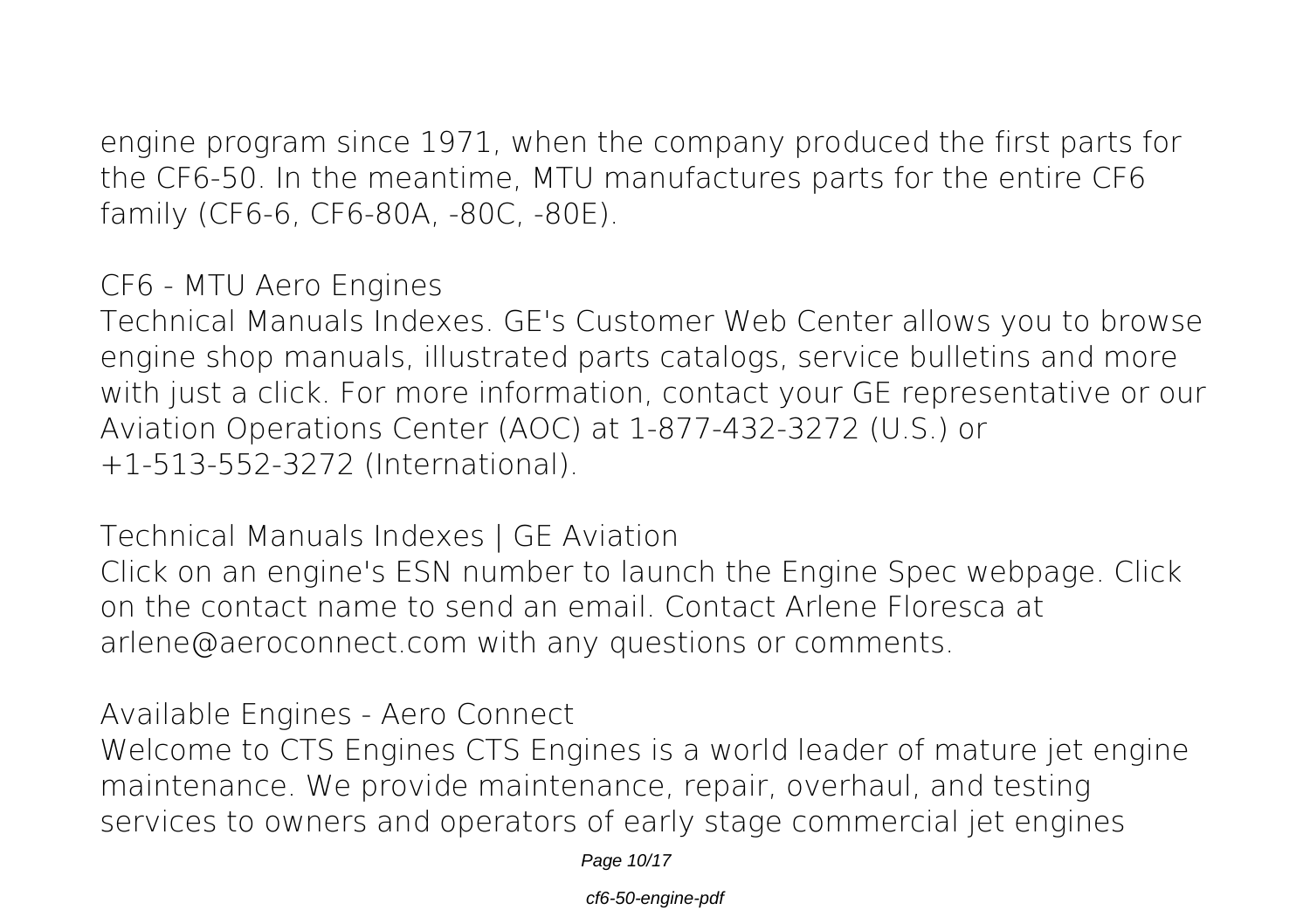worldwide, and specialize in the overhaul of the CF6‑80C2, CF6-80A, CF6-50 and the PW2000.

**CTS Engines**

Hans-Dieter Reimann, director of engine programs at MTU Maintenance in Germany, says CF6 engines—both the CF6-50 and -80C2 variants—accounted for more than 80 repair and overhaul shop visits at the MRO's facility in 2018.

**Growing Cargo Volume Good News For CF6 MRO | MRO Network** Collection Item Summary: Following the September 1967 commitment of corporate funds to develop the engine, the General Electric CF6-6 turbofan was selected in April 1968 to power the McDonnell Douglas DC-10 Series 10 intermediate-range transport aircraft then on order by United Air Lines and American Airlines.

**General Electric CF6-6 Turbofan Engine, Cutaway | National ...** We are superseding an existing airworthiness directive (AD) for General Electric Company (GE) CF6-45 and CF6-50 series turbofan engines with certain low-pressure turbine (LPT) rotor stage 3 disks installed. That AD

Page 11/17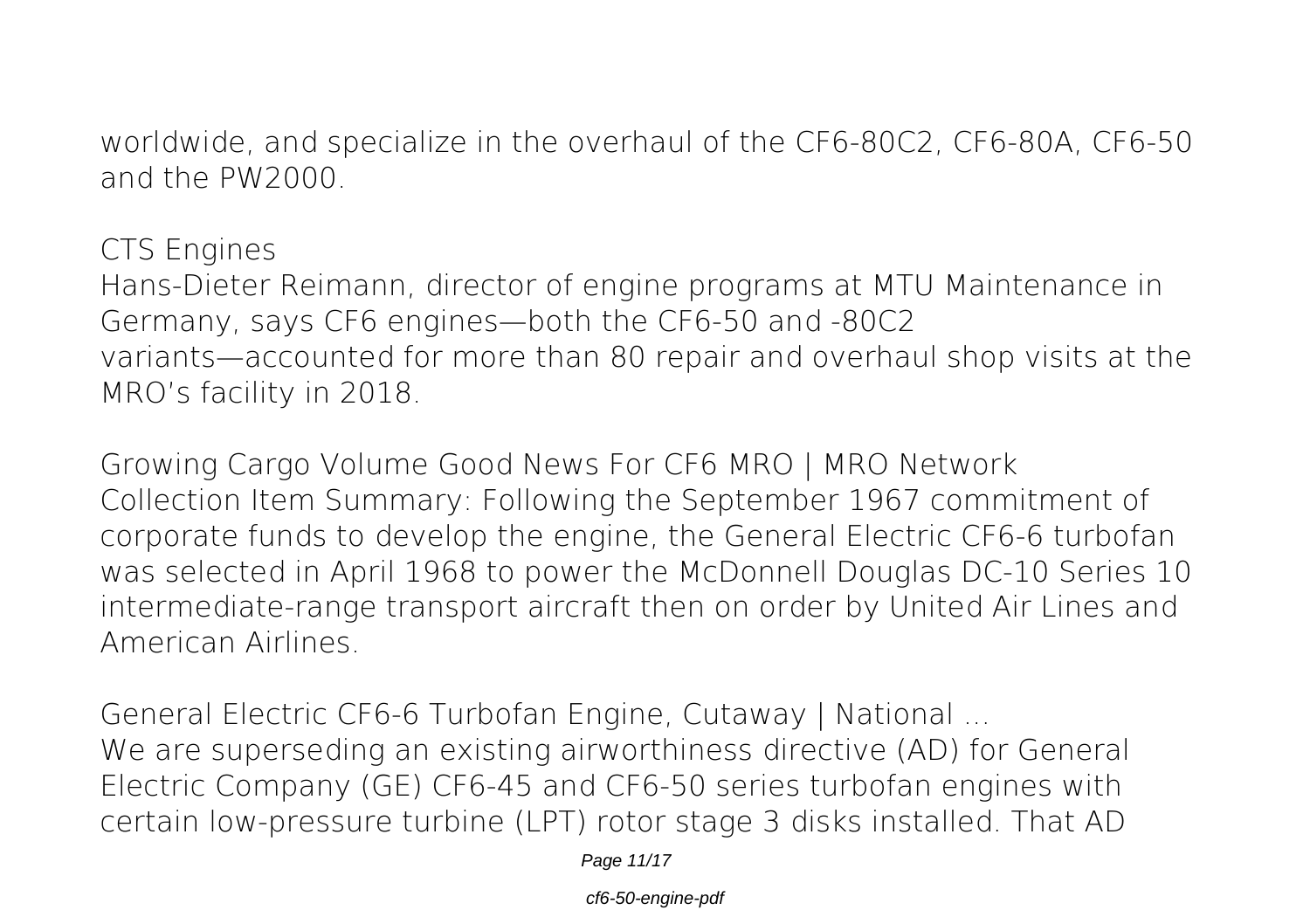currently requires initial and repetitive borescope inspections of the...

**Airworthiness Directives; General Electric Company CF6-45 ...** Read chapter 3 Proposed Engine Modifications and Re-engining: Because of the important national defense contribution of large, non-fighter aircraft, rapid... Login Register Cart Help. ... The CF6-50 engine was widely used on the DC-10, 747, and A300 aircraft. This relatively large commercial industry inventory of CF6-50 engines, parts, and ...

**3 Proposed Engine Modifications and Re-engining ...** Part Number Part Description Qty Cond Comments Model 123848-1 CHECK VALVE 1 SV CF6-50 158210-8 FUEL /OIL...

**Engine Parts | Jet Engine & Aircraft Parts JETPOWER, Inc ...** Thrust-specific fuel consumption (TSFC) is the fuel efficiency of an engine design with respect to thrust output. TSFC may also be thought of as fuel consumption (grams/second) per unit of thrust (kilonewtons, or kN). It is thus thrust-specific, meaning that the fuel consumption is divided by the thrust.

**Thrust-specific fuel consumption - Wikipedia**

Page 12/17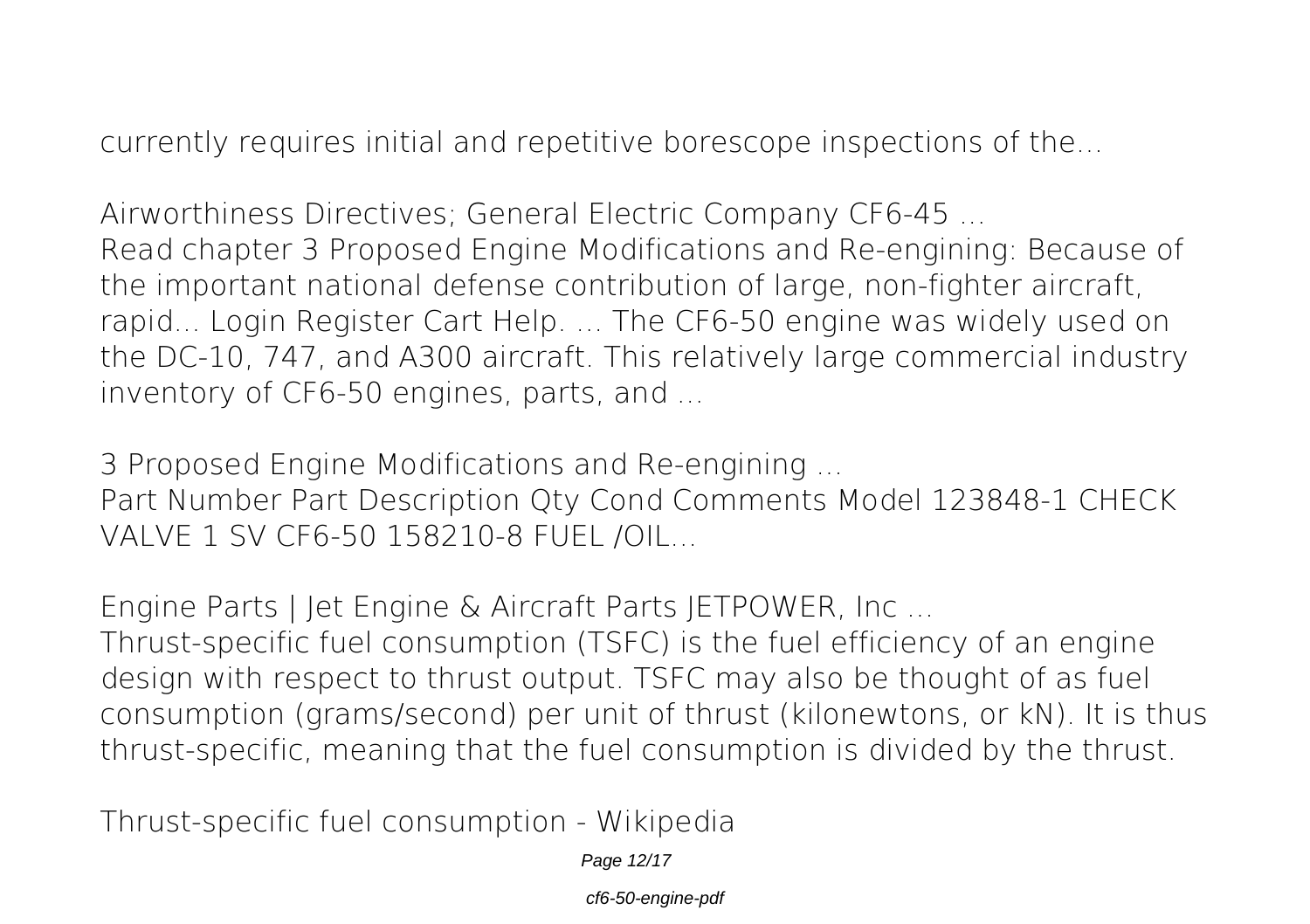# CF6-50/45. CF6-50 0000000000-54,000lb f 0205 to 240kN0000000 エンジンである。産業・船舶用にLM2500 <u>JARAARAARAARA1969AARAAC-10ARAARAARAARAAR</u>

If you can't find the part that you're looking for, please contact us at ComponentSales@standardaero.comComponentSales@standardaero.com

#### *Cf6 50 Engine*

*Collection Item Summary: Following the September 1967 commitment of corporate funds to develop the engine, the General Electric CF6-6 turbofan was selected in April 1968 to power the McDonnell Douglas DC-10 Series 10 intermediate-range transport aircraft then on order by United Air Lines and American Airlines. The CF6-50 was developed into the LM5000 industrial turboshaft engines. It was launched in 1969 to power the long range McDonnell Douglas DC-10-30 , and was derived from the earlier CF6-6. Not long after the -6 entered service, an increase in*

*thrust and therefore core power was required.*

Page 13/17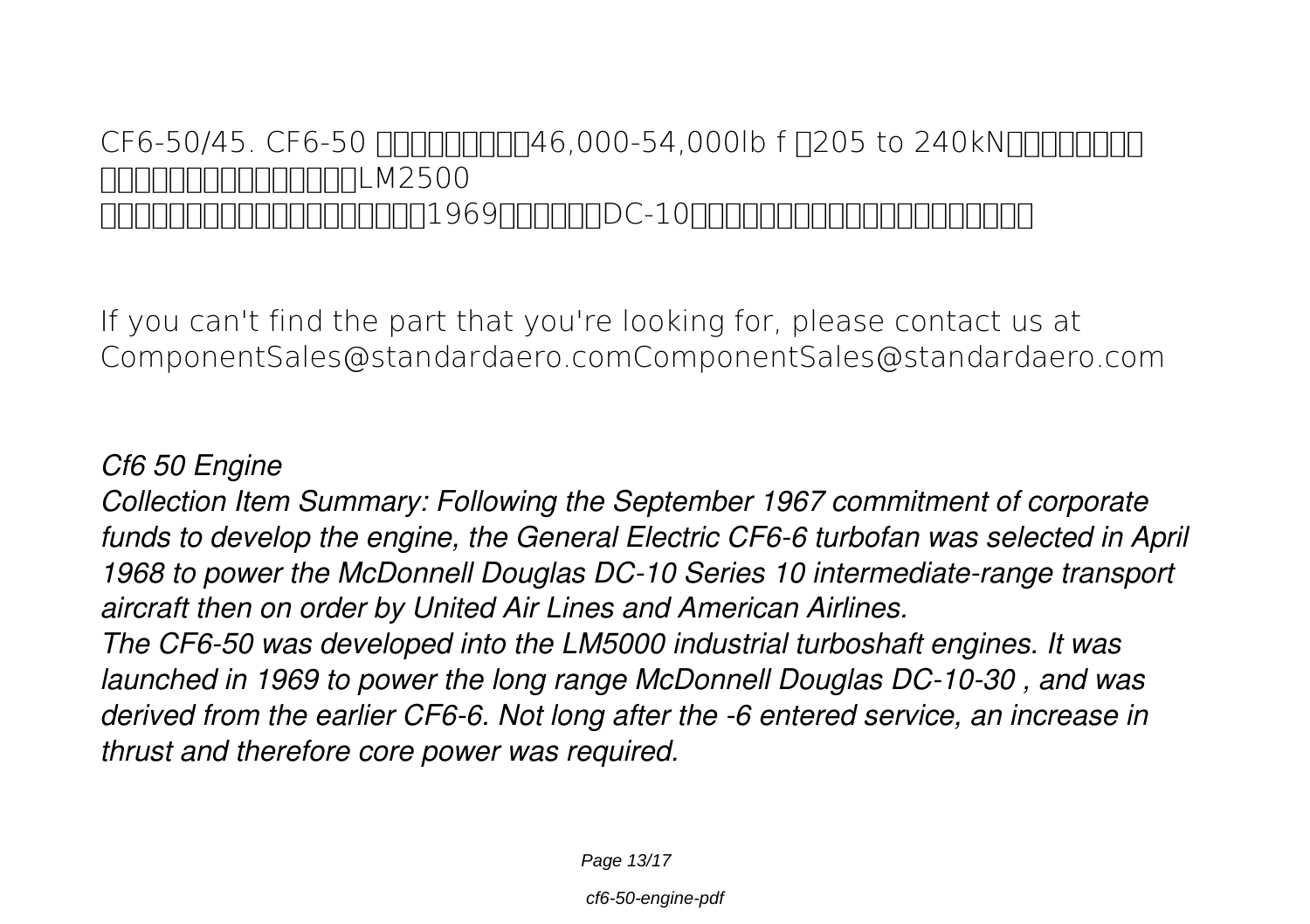*After 43 years of service, we handed one of our last CF6-50 engines over to science. The engine was donated to the Delft University of Technology (TU Delft), where it was offloaded and stored in the technical workshop used by the students of the Aerospace Engineering faculty.*

*Technical Manuals Indexes. GE's Customer Web Center allows you to browse engine shop manuals, illustrated parts catalogs, service bulletins and more with just a click. For more information, contact your GE representative or our Aviation Operations Center (AOC) at 1-877-432-3272 (U.S.) or +1-513-552-3272 (International). Selected to power the DC-10 series 30 aircraft, and later selected to power the new Airbus A300 and Boeing 747, the CF6-50 is a 46,000-54,000 pound thrust derivative of the CF6-6. CF6-80A In the late 1970s, an advanced model in the CF6 family was introduced for new short-to-medium range commercial jets. Component Catalog for CF6-50 - StandardAero Components*

*CTS Engines Engine Parts | Jet Engine & Aircraft Parts JETPOWER, Inc ... Part Number Part Description Qty Cond Comments Model 123848-1 CHECK VALVE 1 SV CF6-50 158210-8 FUEL /OIL...*

Page 14/17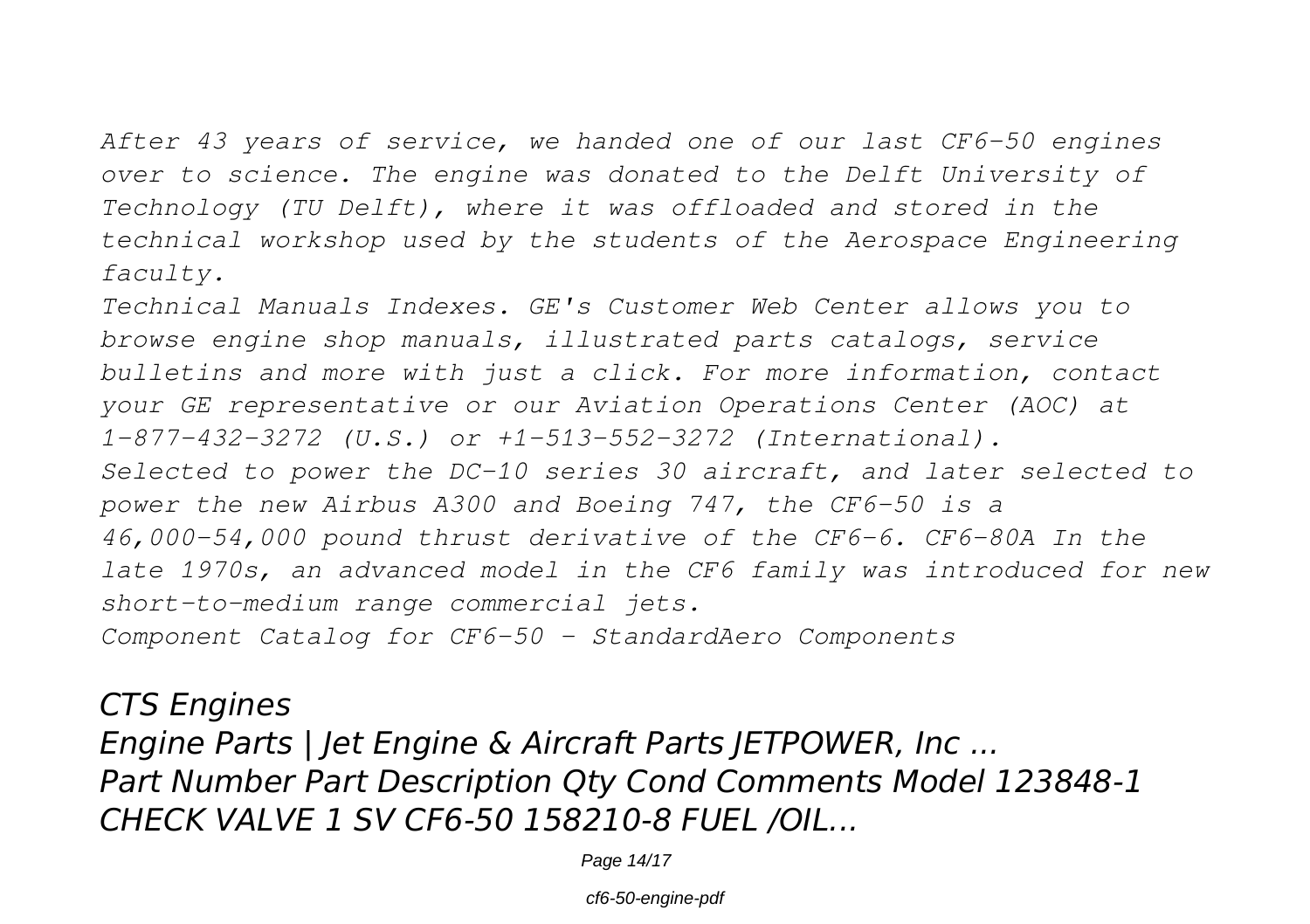# *CF6-50 MRO Services – CTS Engines*

#### **Growing Cargo Volume Good News For CF6 MRO | MRO Network CF6 - MTU Aero Engines**

#### **General Electric CF6 - Wikipedia**

cf6 MTU has been a risk-and-revenue sharing partner in this GE Aviation engine program since 1971, when the company produced the first parts for the CF6-50. In the meantime, MTU manufactures parts for the entire CF6 family (CF6-6, CF6-80A, -80C, -80E). About the CF6: The General Electric CF6 is a two-spool high-bypass turbofan engine designed to power large wide-body aircraft. The CF6 has a long-standing proven operational record having accumulated more than 400 million flight operating hours with more than 250 customers since it entered commercial service in 1971. Thrust-specific fuel consumption (TSFC) is the fuel efficiency of an engine design with respect to thrust output. TSFC may also be thought of as fuel consumption (grams/second) per unit of thrust (kilonewtons, or kN). It is thus thrust-specific, meaning that the fuel consumption is divided by the thrust.

#### **The CF6 Engine | GE Aviation**

Page 15/17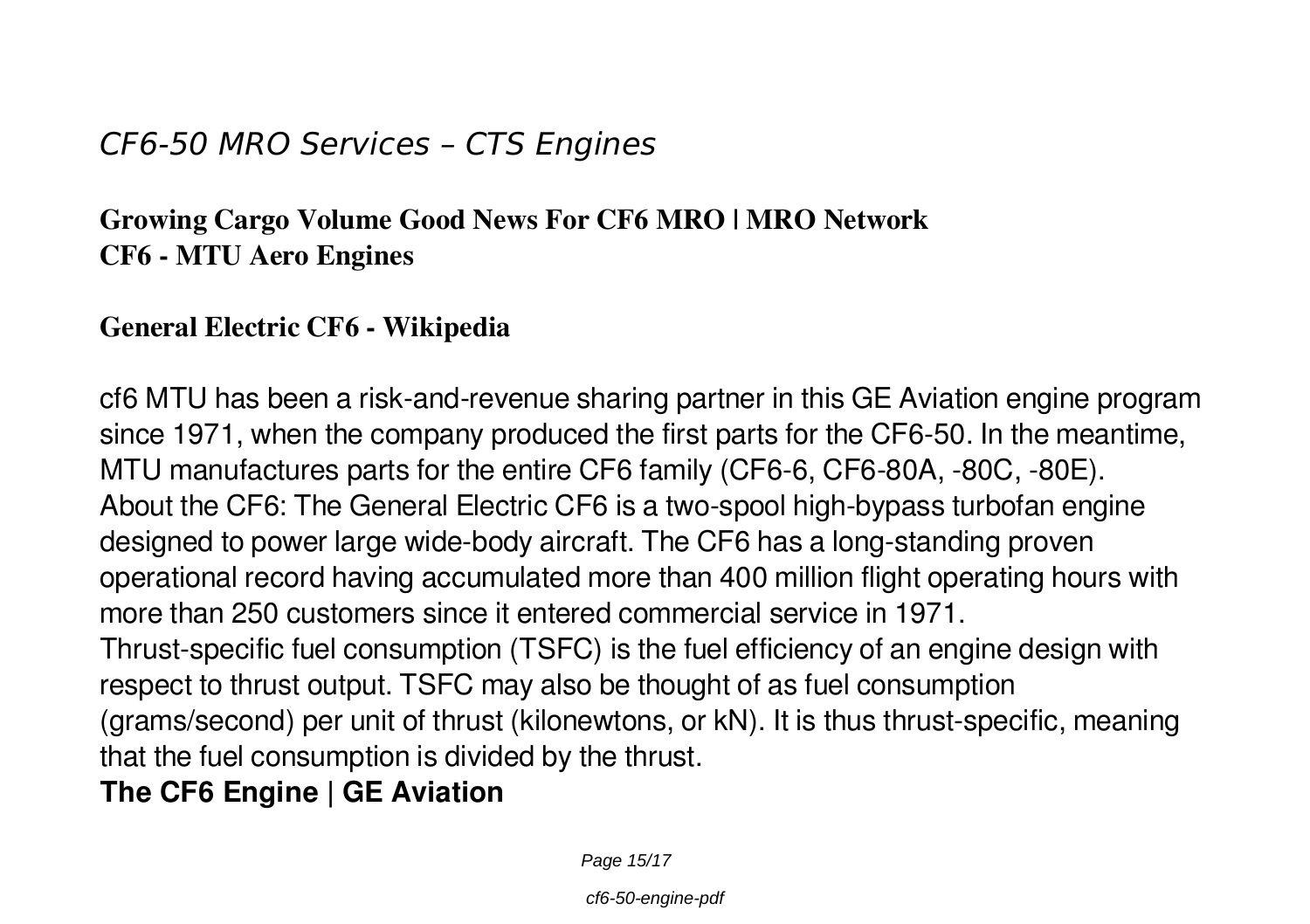**Airworthiness Directives; General Electric Company CF6-45 ...**

**Hans-Dieter Reimann, director of engine programs at MTU Maintenance in Germany, says CF6 engines—both the CF6-50 and -80C2 variants—accounted for more than 80 repair and overhaul shop visits at the MRO's facility in 2018. Welcome to CTS Engines CTS Engines is a world leader of mature jet engine maintenance. We provide maintenance, repair, overhaul, and testing services to owners and operators of early stage commercial jet engines worldwide, and specialize in the overhaul of the CF6‑80C2, CF6-80A, CF6-50 and the PW2000.**

**We are superseding an existing airworthiness directive (AD) for General Electric Company (GE) CF6-45 and CF6-50 series turbofan engines with certain low-pressure turbine (LPT) rotor stage 3 disks installed. That AD currently requires initial and repetitive borescope inspections of the...**

**3 Proposed Engine Modifications and Re-engining ...**

Page 16/17